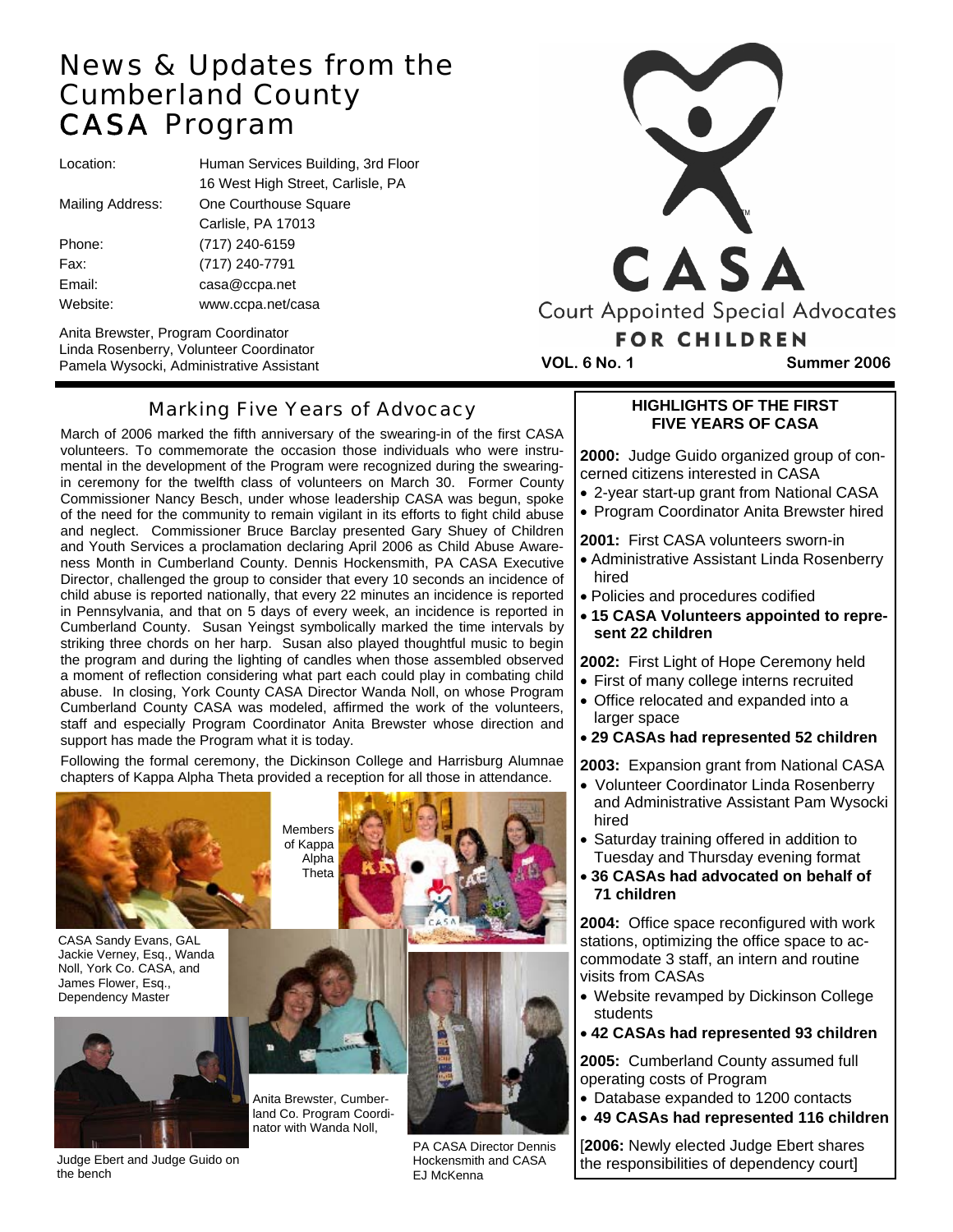### Meet the Twelfth Corps of CASA Volunteers

**Patti Bethel** grew up in Mechanicsburg and currently resides in Mercersburg, PA. She is a home-schooling mother of 2 wonderful kids and works from home part-time as a loan assistant. She has taught high school math, has been a fire safety educator, implemented a juvenile fire-setter program, worked in a domestic violence shelter as a children's services provider, provided foster care, and taught Sunday school classes for teen girls. She has been involved with young people as long as she can remember, so serving as a CASA seems the natural next step toward a life dedicated to making this world a safer, kinder place for kids. She enjoys Sudoku puzzles, reading good books, caring for a menagerie of animals on their farm, playing games with her kids, snuggling up to Sunday night on ABC (Gray's Anatomy is the best!) with her teen daughter and generally just hanging out with her family. She loves her hus-Hassinger, Julie Haubert, Ketha Lehman, Mike Pimental, Ginny band and is blessed with a wonderful life!



New CASA volunteers (from left to right): Patti Bethel, Vicki Reid, Betty Washburn, and Melissa Vayda.

**Vicki Hassinger** was born and raised in Carlisle, PA and currently resides in South Middletown Township. She is employed full time with the PA Commission on Crime and Delinquency in Harrisburg in the Office of Victims Services where she works with crime victims. Vicki is blessed with a wonderful family and loves spending time with her husband, two sons, and their Springer spaniel, Suzy. Vicki lived in several states over the years and ended up settling back in the Carlisle area. She enjoys flower gardening, decorating, reading, walking, traveling and watching her sons play sports. She had the good fortune to grow up in a home with two loving, devoted parents with whom she is still very close. She loves being a mother and knows how important it is for children to grow up in a loving home. It is her hope that through the CASA Program she can make a positive difference in children's lives so they may have the possibility to grow up in a safe, loving and healthy environment and be able to realize their dreams and goals for the future.

**Julie Haubert** lives on the farm where she grew up, just north of Newville. She has been married for 20 years to a wonderful husband, Rodney. She has a daughter, a son, and a granddaughter. She is a social worker for Cumberland County Aging and Community Services at the Newville Patch Program, where she has worked for over 10 years. She loves to scrapbook and watch NASCAR racing.

**Ketha Lehman** has lived in the Carlisle area all of her life. She grew up in North Middleton and now lives in South Middleton Township. She currently works as an administrative assistant for her oldest son and his partner for their financial management group located in Harrisburg. She has a 19-year-old son in the U.S. Marine Corps as first responder for Crash, Fire and Rescue based in Cherry Point, NC. Her daughter, a recent graduate from South Middleton School District, will attend IUP for psychology in the fall and her step-son is in 8th grade. Currently only working part-time, she has the opportunity to spend time with her 20-month-old grandson and to provide meals for various functions at their church. She hopes to re-open a restaurant in the near future. Because she believes that *children are our future*, as a CASA volunteer, she feels honored for the opportunity to make a difference for our children.

**Michael Pimental** grew up in Massachusetts and has lived in Shippensburg for 28 years. Although he is a retired pharmaceutical salesperson, he now works full-time rebuilding his home and is an independent project manager. The things he likes to do include exercising, reading, woodworking, boating and volunteering.

**Ginny Reid** lives in Mechanicsburg, where she grew up. She is currently self-employed and is attending ITT Technical Institute as a full-time student. Ginny is a business owner, at-home mom, and avid volunteer. Her life has revolved around children, volunteering among other things with Girl Scouts and PTO. She is an artist and musician, who has run her own instrument sales and repair shop. Currently she sells her merchandise on eBay.

**Melissa Vayda** grew up in Selinsgrove, PA and lives in Carlisle. She currently serves as the Vice President and Chief Academic Officer of Central Penn College. She enjoys drawing and painting, spending time with her son, and being outdoors.

**Betty Washburn** grew up in Baltimore and now lives in Carlisle. She is a retired teacher and reading specialist from the Shippensburg School District. She also taught three years at Brainerd Indian School in South Dakota where she set up a remedial reading program for the junior-senior high school. Being involved with children is a life-long interest. CASA seemed like a natural outlet for her to share some of the skills she used in her teaching career. She loves music, mountains and PEOPLE.

OUR MISSION. . . The mission of the Cumberland County Court Appointed Special Advocate (CASA) Program is to assist the court in determining what is in the best interest of abused and/or neglected children whose cases are in the court system. Through objective investigation and observation with the focus on the child assigned, trained CASA volunteers will develop and present their recommendations to the court to aid in establishing a safe, permanent and nurturing home in an expeditious manner.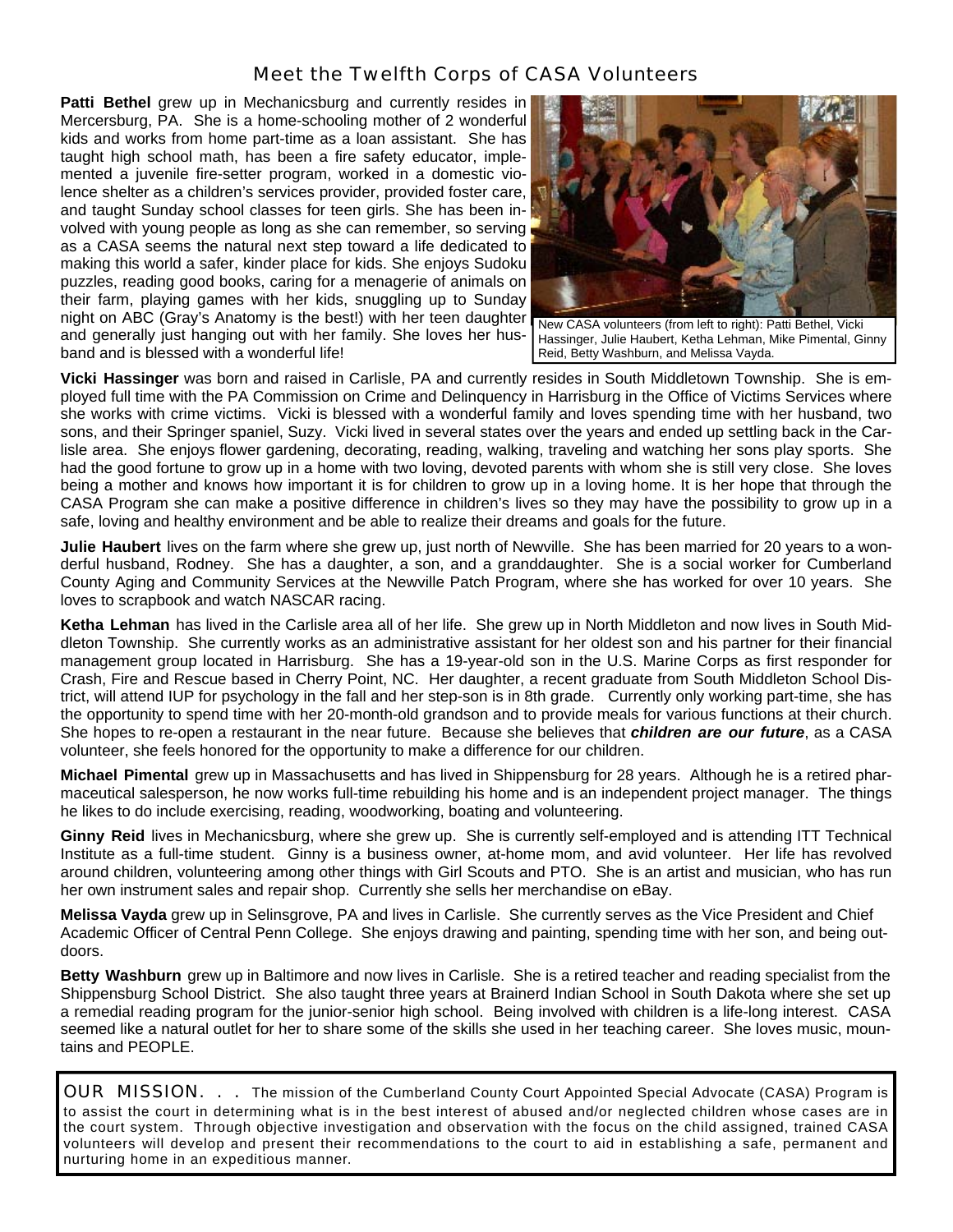### EsScents Salon Supports CASA



Lisa Erickson-McCarren, owner/operator of EsScents Salon, 415 Lincoln Street in Carlisle, has supported the CASA Program since her salon opened in 1994. As her mission statement says, her goal is to be involved "in environmental and humanitarian causes." The funds she has donated to PA CASA since 2002 have been earmarked for use for volunteer training and support in Cumberland

County. In addition to supporting CASA, she has in the past given to the Domestic Violence shelter, Big Brothers/ Big Sisters, the Appalachian Trail Conservancy, the Leukemia/Lymphoma Society, the Heart Association, Multiple Sclerosis Foundation, Habitat for Humanity, the Brandon Carpenter Trust Fund, American Soldiers serving in Iraq, the Cancer Society and the YWCA Breast Cancer Fund.

 Her donations to the CASA Program and other worthy causes are raised through annual Cut-a-Thons. On the day of the Cut-a-Thon, she and her staff of 4 or 5 other beauticians donate all the proceeds from that day's haircuts. Students from the cosmetology department at Carlisle High School sometimes assist by washing clients' hair. A percentage of the profits from the sale of retail products that day also are added to the donation. At the most recent Cut-a-Thon held in March, Lisa herself gave 36 haircuts in one day. Combined with the efforts of the other staff, the donation of time and products amounted to almost \$600 going to support the volunteers of the CASA Program. The busy day is orchestrated through Lisa's salon with the assistance of the Dickinson College Kappa Alpha Theta Chapter. Together they schedule 4 or 5 appointments every 15 minutes over a 7-hour period.

Lisa came to Carlisle as a teenager when her father retired from the military and located here. She earned a degree in nursing, and then decided to pursue her dream of becoming a hairdresser. After training in that field, she returned to Carlisle, first working for another salon before opening her business adjacent to her home. Lisa became aware of the CASA Program when Dickinson College students who happened to be Kappa Alpha Theta sorority women approached her to help them raise money for the CASA Program, which is their fraternity's national philanthropy. In addition, one of her regular customers is also a dedicated CASA volunteer, EJ McKenna-Hieb, who has shared with her the value of the work of the CASA Program.

## **Building Strong Families Conference**  *Families Surviving Loss*

Thursday, October 12, 2006 8:30 a.m. – 4:00 p.m. Messiah College, Grantham , PA



Information/registration form available at http://www.messiah.edu/ departments/family/resources/BSF/index.html.

#### Spreading the Word

CASA volunteers and staff have been working diligently to get the word out about the CASA Program. The year began with CASA placemat distribution to local restaurants. In March, a program was provided at Bosler Library; in April, CASA made a presentation to the Carlisle Area Newcomers Club; and in May they spoke to a number of college classes at Shippensburg University and shared the CASA mission at the South Middleton Senior Expo/Health Fair. In June Cumberland County CASA helped man a PA CASA booth at Jubilee Day in Mechanicsburg which attracted over two dozen new inquiries from persons interested in becoming part of the Program; volunteer Barb Wilson told her CASA experience in an interview which aired on WHP-21 News; and staff and volunteers assisted at PA CASA's children's festival in Harrisburg. Special thanks goes to volunteers Patricia Gasant, Dotty Brlansky, Pat Carey, Abbey Newburger, Dana Gleason, Tina Kless, Brandi Thrush, Ginny Reid, Kathy Drye, Carol Bell, and Barb Wilson. Through their efforts and the efforts of others almost 100 people have requested information on how to become involved in helping children through the CASA Program. Any group interested in a presentation about the CASA Program should contact the office at 240-6159.

#### Placemat Placement

Since the beginning of 2006, thirteen area restaurants have partnered with the Cumberland County CASA Program to raise awareness of the Program by using informational CASA placemats. This awareness campaign generated television news coverage through George Lettis of WGAL-8 and Joce Sterman of WPMT Fox 43, as well as a newspaper article in The Carlisle Sentinel. As a result, the number of inquiries from potential volunteers more than tripled in the first month after the placemats were distributed. Mike Pimental was one of those who responded to a placemat he found at Select Family Restaurant in Shippensburg. He was recently sworn-in and is already advocating for 4 children. The CASA Program would like to recognize the following restaurants for their help in this project: Select Family Restaurant and Blackhorse Tavern in Shippensburg, Sisters Sweetery in Newville, Carlisle Downtown Café and Rustic Tavern in Carlisle, Holly Inn in Mount Holly Springs, Anile's and JC's Country Time Café in Boiling Springs, JoJo Pizzeria and Restaurant in Mechanicsburg, Mechanicsburg Diner and Brother's Family Dining on Route 15, Dingledein Bakery in New Cumberland, and Summerdale Diner near Enola. The entire project was underwritten by grants received by PA CASA from various foundations, including The Bon-Ton Stores Foundation and BJ's Charitable Foundation.

#### Investigative Training

Detective Earl Bock, of the Cumberland County Criminal Investigation Division of the District Attorney's office, presented a training session for CASA volunteers on March 28. He explained best practices and tips for successfully carrying out a CASA's fact-finding role to the 21 volunteers in attendance. This very informative presentation was part of the 12 hours of in-service training that CASA volunteers are required to complete each year.